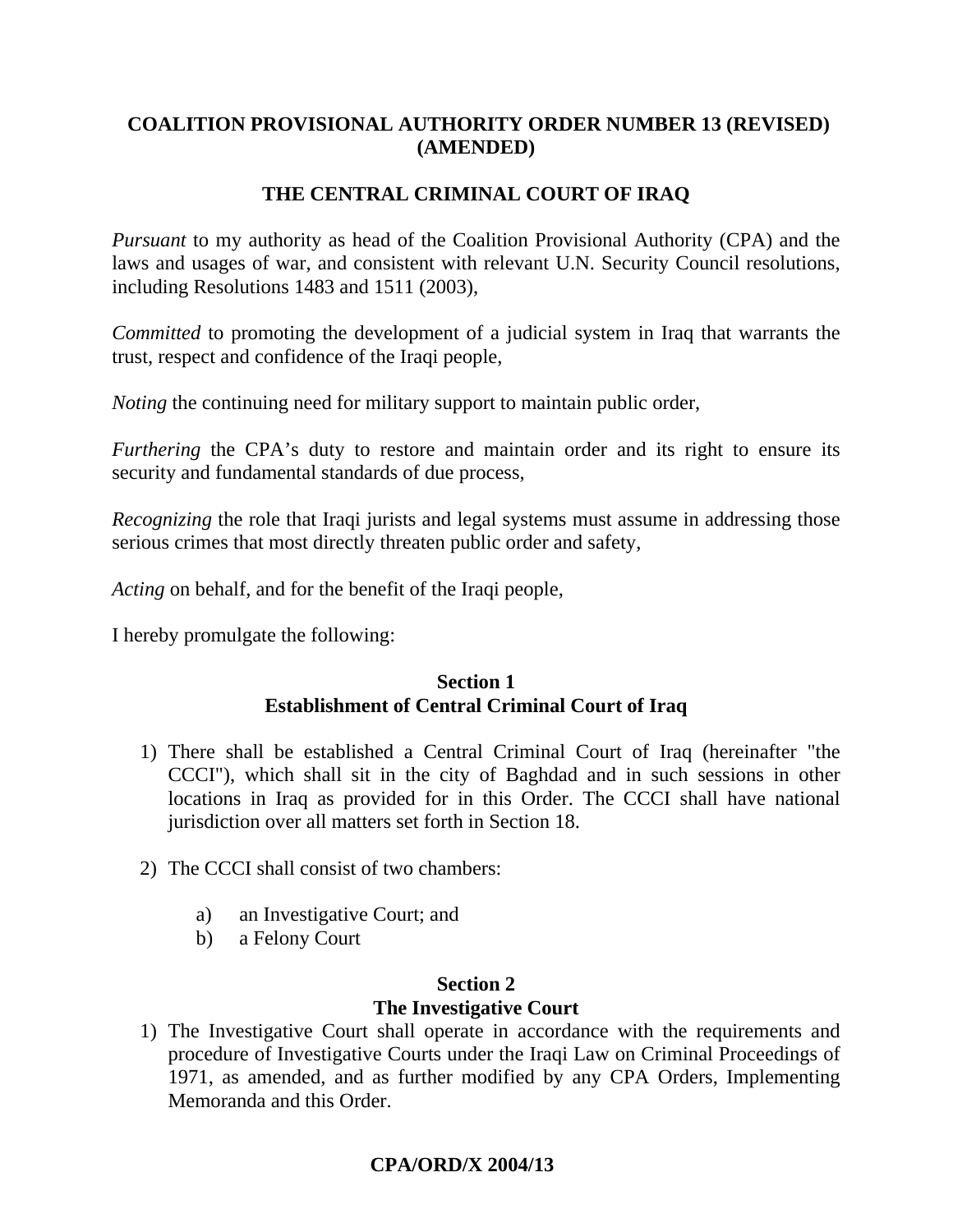- 2) The Investigative Court shall have jurisdiction over all matters that are set forth in Section 18.
- 3) The Investigative Court shall not have jurisdiction over any civil matter, other than victim compensation claims associated with a criminal matter.

#### **Section 3 Felony Court**

- 1) The Felony Court shall operate in accordance with applicable Iraqi Law.
- 2) The Felony Court shall have jurisdiction over matters as set forth in Section 18.

### **Section 4 Applicable Law**

The CCCI shall apply Iraqi law as modified by applicable CPA Orders and this Order.

## **Section 5 Judges of the Central Court**

- 1) Prior to the assumption of the functions of government on 1 July 2004, the judges of the CCCI shall be appointed by the Administrator and shall:
	- a) be an Iraqi national,
	- b) be of high moral character and reputation,
	- c) have a background of either opposition to the Ba'ath Party, nonmembership of the Ba'ath Party or membership that does not fall within the leadership tiers described in CPA/ORD/16 May 2003/01 and entailed no involvement in Ba'ath Party activity,
	- d) have no criminal record unless the record is a political or false charge made by the Ba'ath Party regime,
	- e) have had no involvement in criminal activities,
	- f) have demonstrated a high level of legal competence; and
	- g) be prepared to sign an oath or solemn declaration of office.

### **CPA/ORD/X2004/13** 2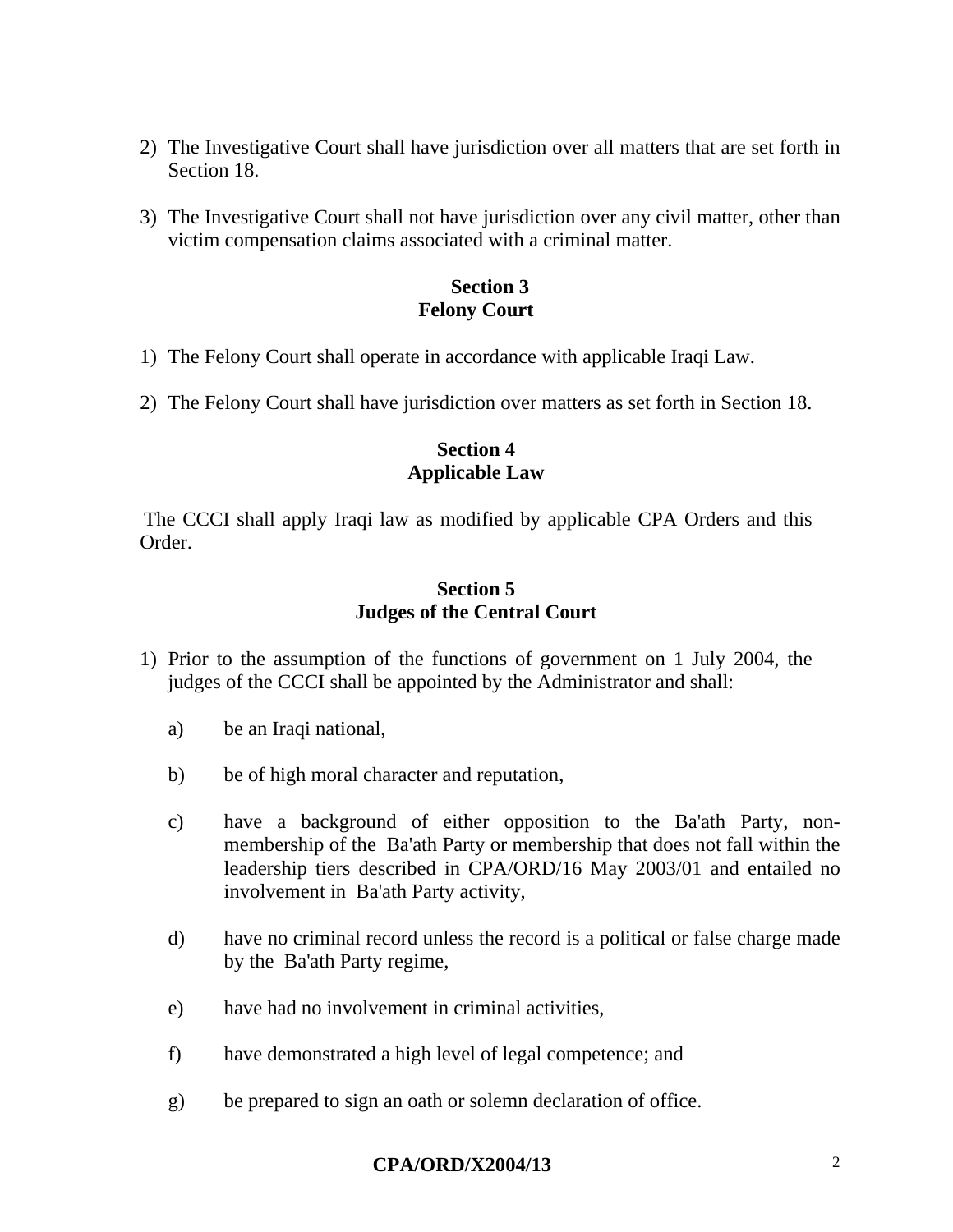- 2) A judge of the CCCI may only be removed by the Administrator where there is clear evidence of unlawful or unethical conduct, breaches of the requirements of this Order, or incompetence on the part of the member.
- 3) The Administrator may appoint reserve judges of the CCCI in accordance with the criteria set out in this section. Reserve judges may act as judges of the CCCI when a panel member is for any reason unable to perform his or her duties, or otherwise provide additional support as necessary.
- 4) In light of the nationwide jurisdiction of the Court, the Chief Judges of both the Investigative and Trial Court shall automatically be promoted to Level I Judges, if not already at that level, and shall be compensated accordingly. Similarly, all other judges shall be automatically promoted to Level II, if not already at that level, and shall compensated accordingly and be eligible to advance to Level 1 in accordance with applicable procedures.
- 5) All judges appointed as of the date of this order or thereafter shall be permanent Iraqi judges and shall serve in accordance with Iraqi law.
- 6) After the effective date of the Transitional Administrative Law, the judges of the CCCI will be appointed, and removed from office in accordance with the procedures set forth in Iraqi law.

#### **Section 6 Independence of the Judiciary**

- 1) Judges of the CCCI shall perform their duties independently and impartially, and in accordance with the applicable laws in Iraq and the oath or solemn declaration pursuant to this Order.
- 2) Judges of the CCCI shall decide matters before them without discrimination on the grounds of race, nationality, ethnicity or religion and in accordance with their impartial assessment of the facts and their understanding of the law, without improper influence, direct or indirect, from any source.
- 3) Any hierarchical organization of the judges or any difference among judges in grade or rank shall in no way interfere with the duty of the judge, whether exercising jurisdiction individually or acting collectively on a panel, to pronounce judgment in accordance with this Order.
- 4) While in office, judges and prosecutors of the CCCI shall be barred from accepting political or any other public office, or from accepting any employment,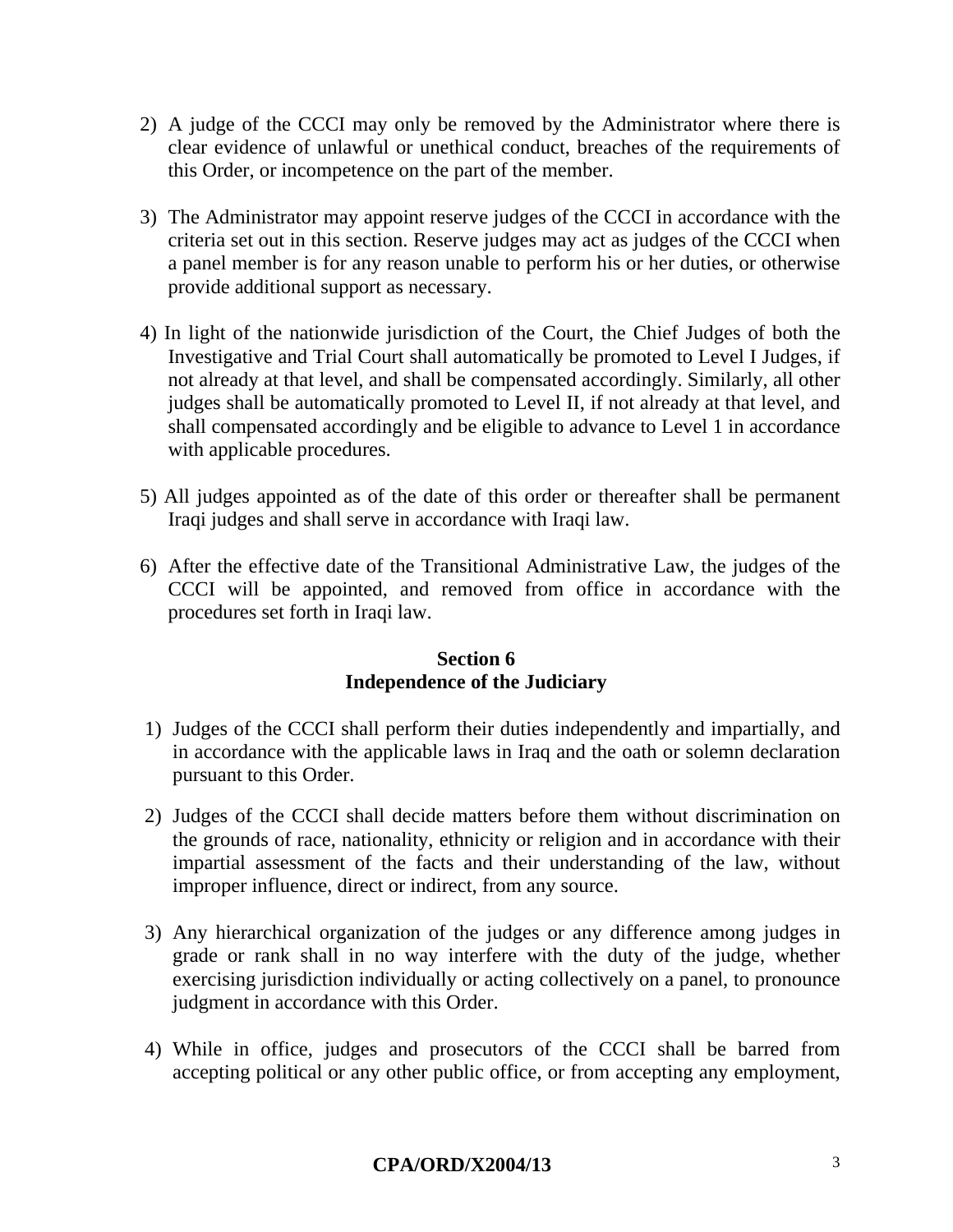including for teaching law, participating in the drafting of law, or carrying out legal research on a part-time basis, unless for honorary unpaid purposes.

## **Section 7 Refusal of Justice**

No judge of the CCCI may refuse to hear, try or decide a case that is brought before the court in accordance with the relevant procedural provisions.

#### **Section 8 Disqualification of Judges**

- 1) The Administrator may, at the request of a judge or a party to a proceeding, excuse that judge from the exercise of a function in any case in which the impartiality of the judge might reasonably be doubted on any ground.
- 2) A judge of the CCCI shall be disqualified from a case in accordance with this Order if that judge has previously been involved in any capacity in that case before the court.
- 3) A judge of the Central Court shall be obliged to request that the Administrator excuse him or her from the exercise of a function in any case in which a party to the proceedings is a spouse, relative of second degree or other close relationship of that judge.
- 4) Prior to the assumption of the functions of government by Iraq, any question as to the disqualification of a judge shall be decided by the Administrator. After the assumption of the functions of government, the disqualification of a judge shall be decided in accordance with the applicable law.

#### **Section 9 Obligations of Local Courts**

- 1) All local courts in Iraq shall comply with an order by the CCCI to:
	- a) question witnesses who are registered or permanently accommodated in the area of the requested court's jurisdiction,
	- b) carry out at-the-scene examinations or re-enactments of crimes in the area of the requested court's jurisdiction,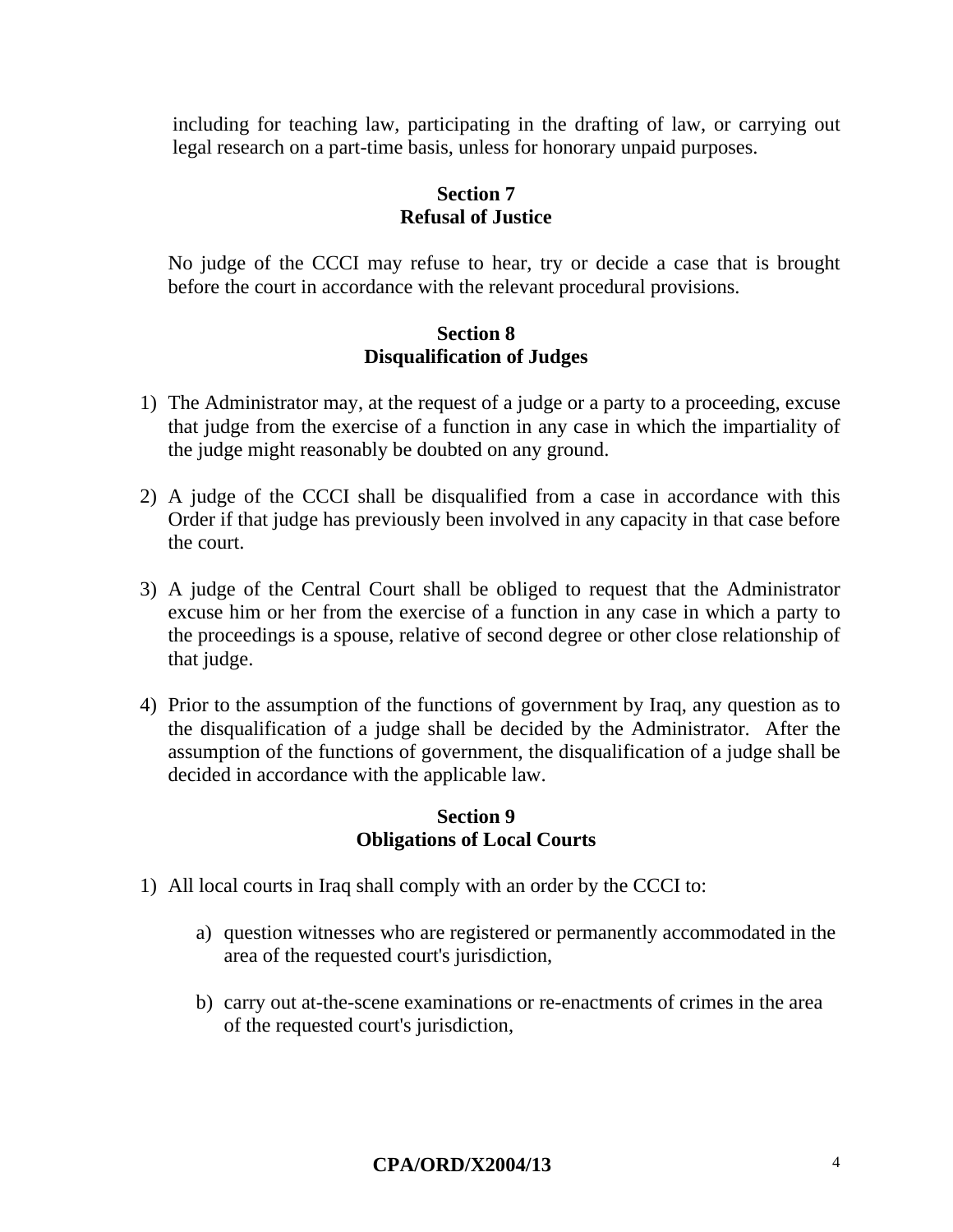- c) serve summonses of the CCCI on witnesses in the requested court's jurisdiction,
- d) serve decisions of the CCCI on individuals in the requested court's jurisdiction,
- e) execute the decisions of the CCCI if the subject of dispute is located in the requested court's jurisdiction,
- f) provide files of the requested court for information purposes or decision,
- g) refer cases to the CCCI.
- 2) All local criminal courts of first instance shall be required to follow the directives and orders of the CCCI. The CCCI shall at all times be subject to the jurisdiction of the Court of Cassation in accordance with the applicable law.
- 3) The failure of any local judge to follow the orders of the CCCI may be punished in accordance with Iraqi law.

# **Section 10 Hearings**

- 1) Hearings of the CCCI and deliberations shall take place at the seat of the court in Baghdad and in such other locations in any other part of Iraq as the court determines is required.
- 2) The panel of judges or, where applicable, the individual judge may decide to hold hearings of the court in places other than at the seat of the court if the interests of justice require. In making the decision, the panel of judges or the individual judge shall be guided by the particular circumstances of the case and their responsibility to facilitate equal access to justice.
- 3) Radio and television broadcasting within the courtroom shall be governed by the applicable law.
- 4) The testimony before the Felony Court shall be public, unless otherwise determined by the judge or judges in accordance with Iraqi law.
- 5) Verdicts of the Felony Court shall without exception be delivered in public.
- 6) The CCCI may receive testimony from witnesses who are not present in Iraq by Video Telephone Conference or similar communications technology.

# **CPA/ORD/X2004/13** 5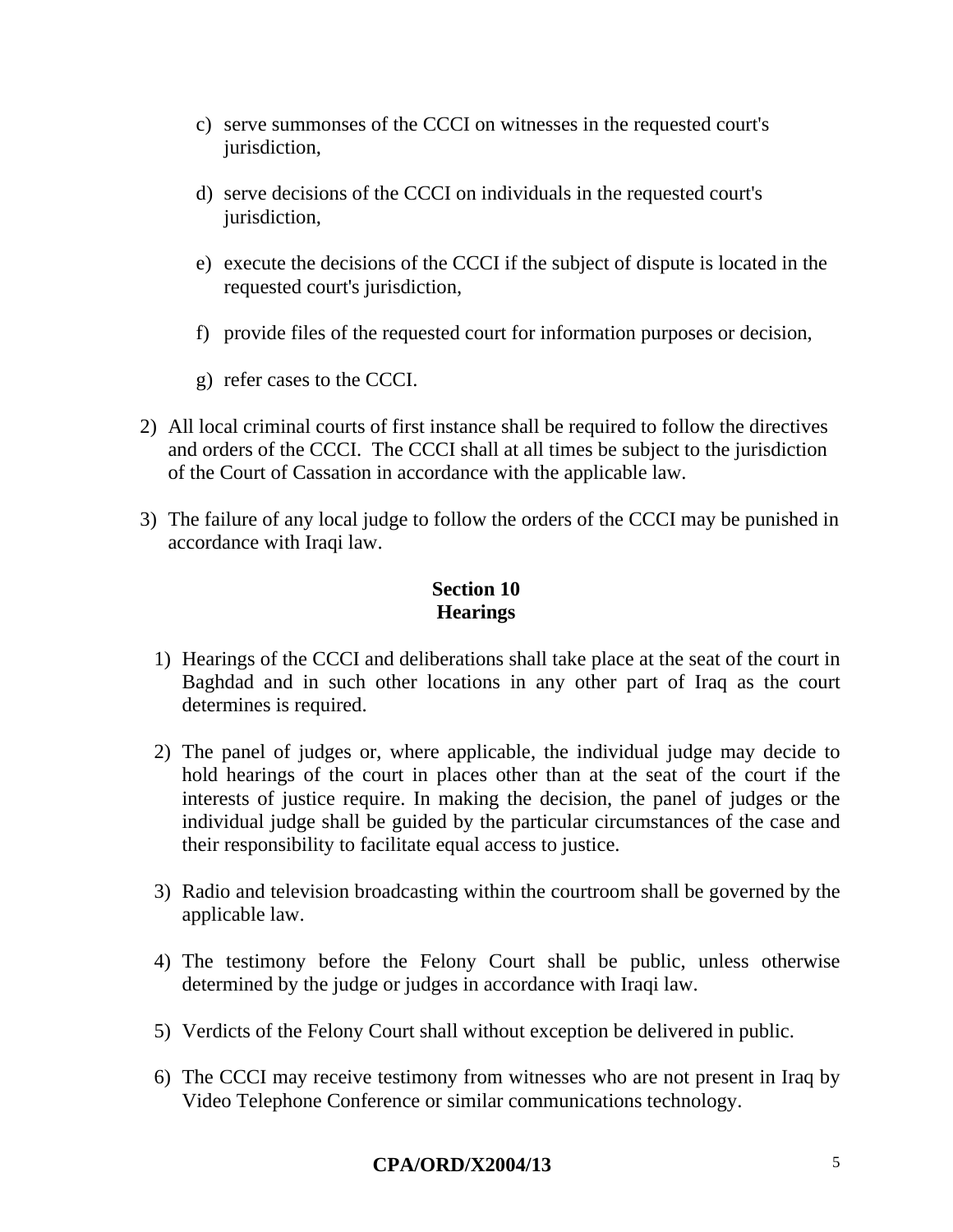7) The deliberations of a judge or judges shall remain confidential.

#### **Section 11 Record of Proceedings**

- 1) In each hearing conducted by the Felony Court, there shall be a record of the proceedings in accordance with Iraqi law. The record will be made available, on request, to all parties to the proceedings, including their legal counsel.
- 2) In the case of the Investigative Court the judge shall take, as appropriate, notes of the proceedings and submit them to the files in accordance with Iraqi law.
- 3) Upon request, the record or notes shall be made available to the public, unless a determination has been made under this Order that the hearing shall not be public.

### **Section 12 Translation Service**

The CCCI shall provide translation and interpretation services in every case where a party to the proceedings, or a judge, or a witness, or expert witness does not sufficiently speak or understand the language spoken in that court.

#### **Section 13 Penalties**

- 1) The penalties imposed by the CCCI shall be as prescribed for their equivalent courts under Iraqi law, as modified by CPA orders.
- 2) Sentences may be reduced at the discretion of the CCCI where the accused has cooperated with investigative authorities. This discretion extends to the reduction of mandatory minimum sentences. The CCCI shall have the power to reduce sentences at any time, even after the defendant has been sentenced, if a defendant agrees to provide truthful testimony about criminal activity.

#### **Section 14 Prosecution Service**

The Prosecutors shall act in accordance with Iraqi law.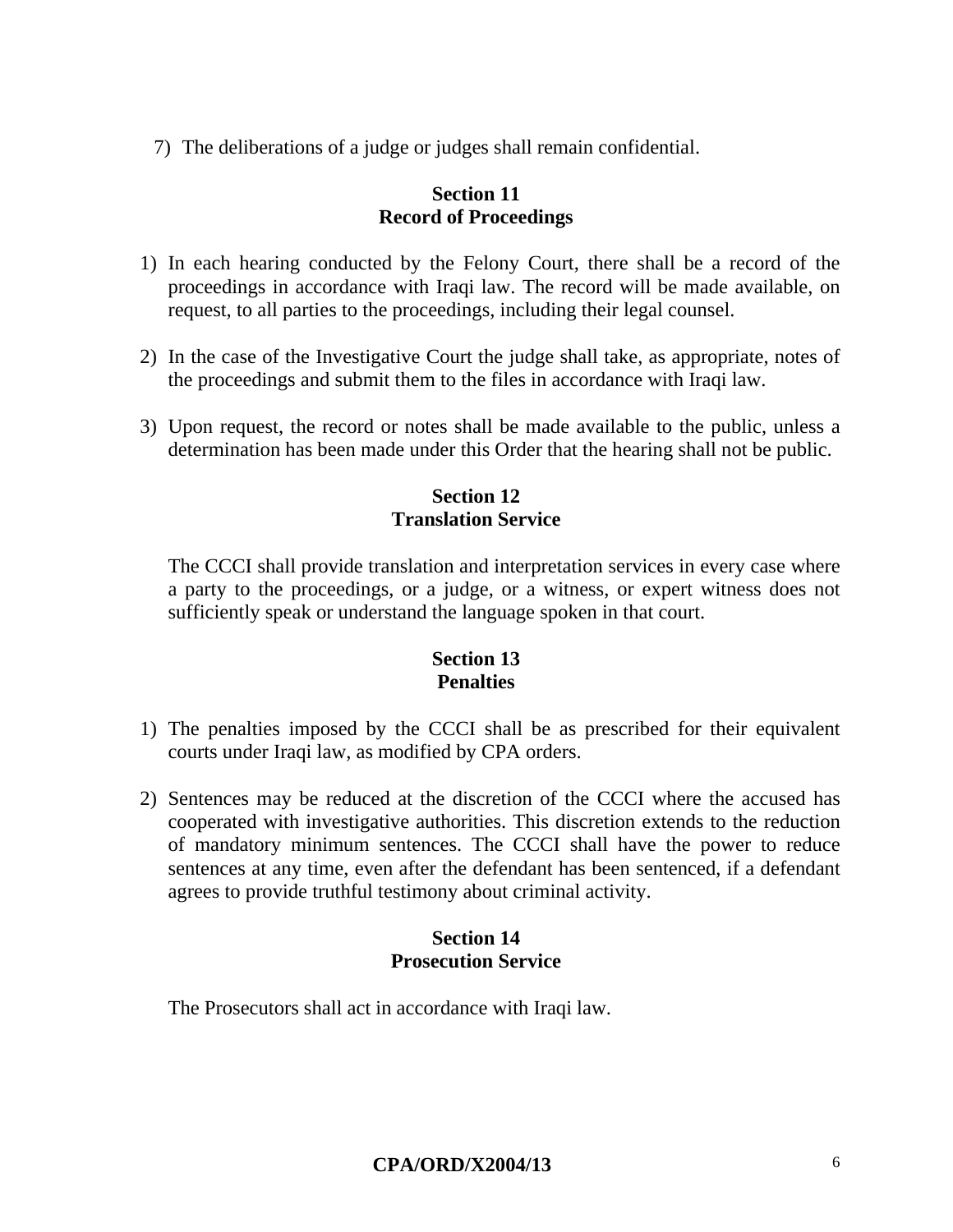## **Section 15 Court Registry**

- 1) There shall be a Registry for the CCCI. The Registry shall have responsibility for the receipt of documents to be filed in the court, for organizing court documents and ensuring security of court documents, and for such other functions as are permitted by Iraqi law and by CPA Orders or Memoranda.
- 2) The staff of the Registry shall have legal and administrative skills, and shall be appointed by the Judiciary in accordance with applicable procedures.

## **Section 16 Court Staff**

- 1) Each chamber of the CCCI shall have such qualified staff as may be required for the proper functioning of the chambers and the discharge of the responsibilities of its judges.
- 2) Each panel of judges or each individual judge shall be assisted during the trial sessions by a member of the court staff.
- 3) The court staff shall be selected in accordance with Iraqi law.

#### **Section 17 Investigative Support**

- 1) The CCCI shall be able to request the support from the international community, any authorized foreign military forces in Iraq or diplomatic posts in Iraq for the investigation or trial of cases.
- 2) CCCI shall not compel the production of foreign military forces present in Iraq in support of operations sanctioned by a UN Security Council resolution or at the request of the Iraqi government, or diplomatic personnel or any documents under their control.
- 3) The Investigative Court and the Felony Court have the authority to direct any and all Iraqi government law enforcement and security agencies to assist the court in the performance of its duties.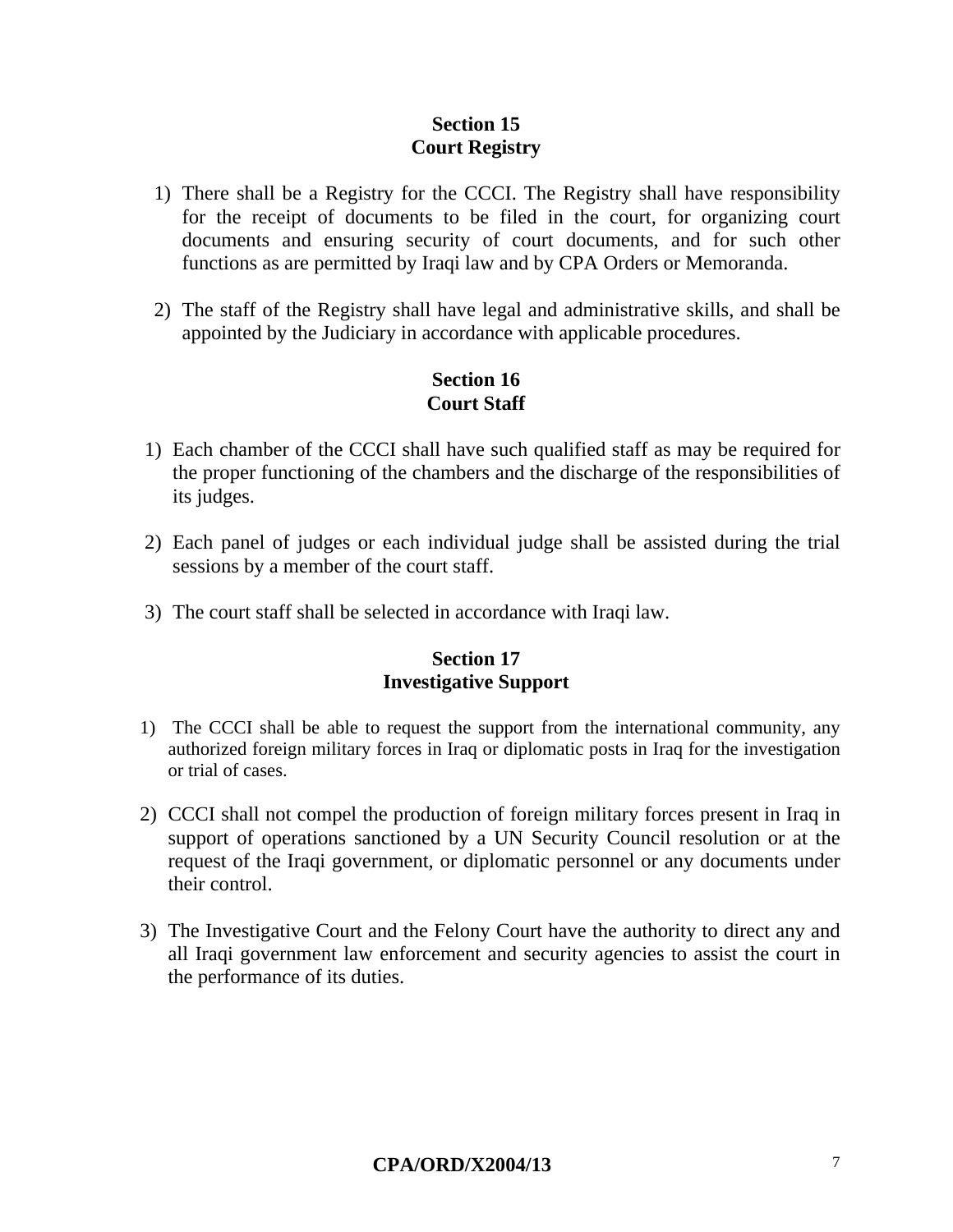## **Section 18 Jurisdiction**

- 1) The CCCI shall have nationwide discretionary investigative and trial jurisdiction over any and all criminal violations, regardless of where those offenses occurred. Its jurisdiction shall extend to all matters that could be heard by any local felony, or misdemeanor court.
- 2) In exercising its discretionary jurisdiction, the CCCI should concentrate its resources on cases related to:
	- a) terrorism,
	- b) organized crime,
	- c) governmental corruption,
	- d) acts intended to destabilize democratic institutions or processes,
	- e) violence based on race, nationality, ethnicity or religion; and
	- f) instances in which a criminal defendant may not able to obtain a fair trial in a local court.
- 3) Any criminal defendant may request the CCCI to review his or her case if the defendant asserts that his case will not be fairly heard by a local criminal court.
- 4) Any felony, misdemeanor or investigative court in Iraq may refer a case to the court.
- 5) If the investigation of a case has been completed by a local investigative court, the CCCI may, if it chooses, conduct the trial of the case without conducting a further investigation. However, the court may order a new investigation, or supplement the prior investigation, if it believes it necessary in the interests of justice to do so.
- 6) The decision of the CCCI to take jurisdiction of a case will end any local courts jurisdiction over such case, and all local courts shall be required to immediately furnish all files to the CCCI and fully cooperate with the court as outlined in Section 9 above.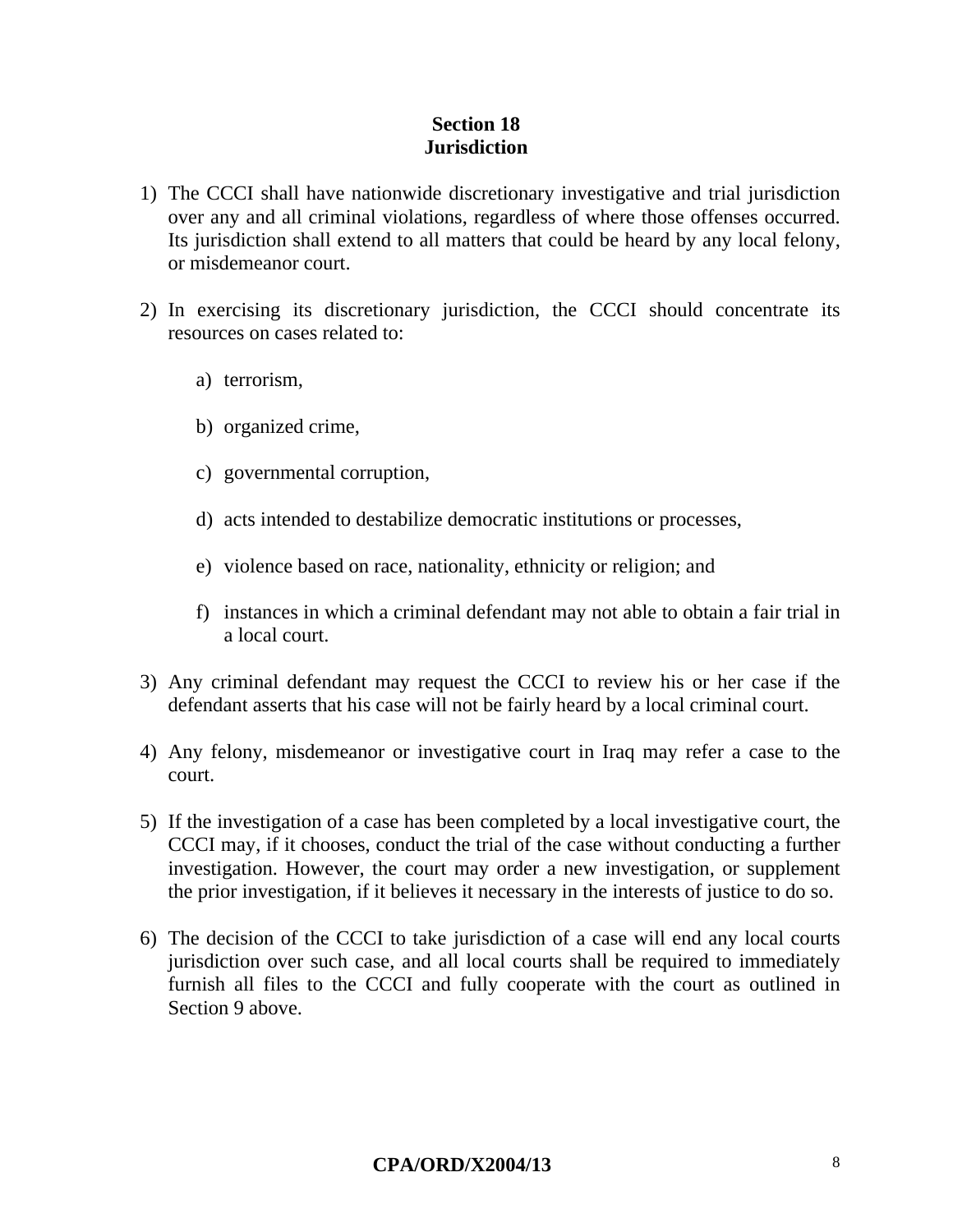### **Section 19 Method of Selecting Cases**

1) Prior to 1 July, 2004, the Administrator retains the authority to refer cases to the CCCI. The Court may also accept cases on its own authority, without the need for a referral from the Administrator, as of the date of this order, in accordance with provisions set forth herein. Cases referred by the Administrator will have priority.

2) Cases shall be selected by the Chief Investigative Judge, or in his absence the next most senior Investigative Judge. If a case is selected at the investigative stage, the court shall retain jurisdiction through both the investigation and the trial of the case, without the need to reconsider jurisdiction after the completion of the investigation.

3) The above method of selection includes those cases that may go directly to the Felony Court for trial in accordance with Section 18(5).

4) From 1 July 2004 the Court will receive matters in accordance with the provisions of this Order which do not relate to the authority of the Administrator.

5) After 1 July 2004, Diplomatic representatives may bring potential cases to the CCCI's attention so that it can determine whether to select them in accordance with this Section and Section 19. The CCCI, however, after 1 July 2004, is not required to hear cases brought to its attention in this matter.

## **Section 20 Issuing of Warrants and Ancillary Orders**

1) Any judge on the court has the authority to issue an arrest warrant, a search warrant or order other investigative measures allowed under Iraqi law whether or not the case has been selected under Section 19 above.

2) A warrant or other order issued under this Section shall be valid in any proceedings notwithstanding any decision made under Section 19 above.

#### **Section 21 Appeals**

All appeals arising from CCCI proceedings shall be heard in accordance with applicable Iraqi law as modified by CPA orders but the Court of Cassation shall hear all appeals from the Felony Court.